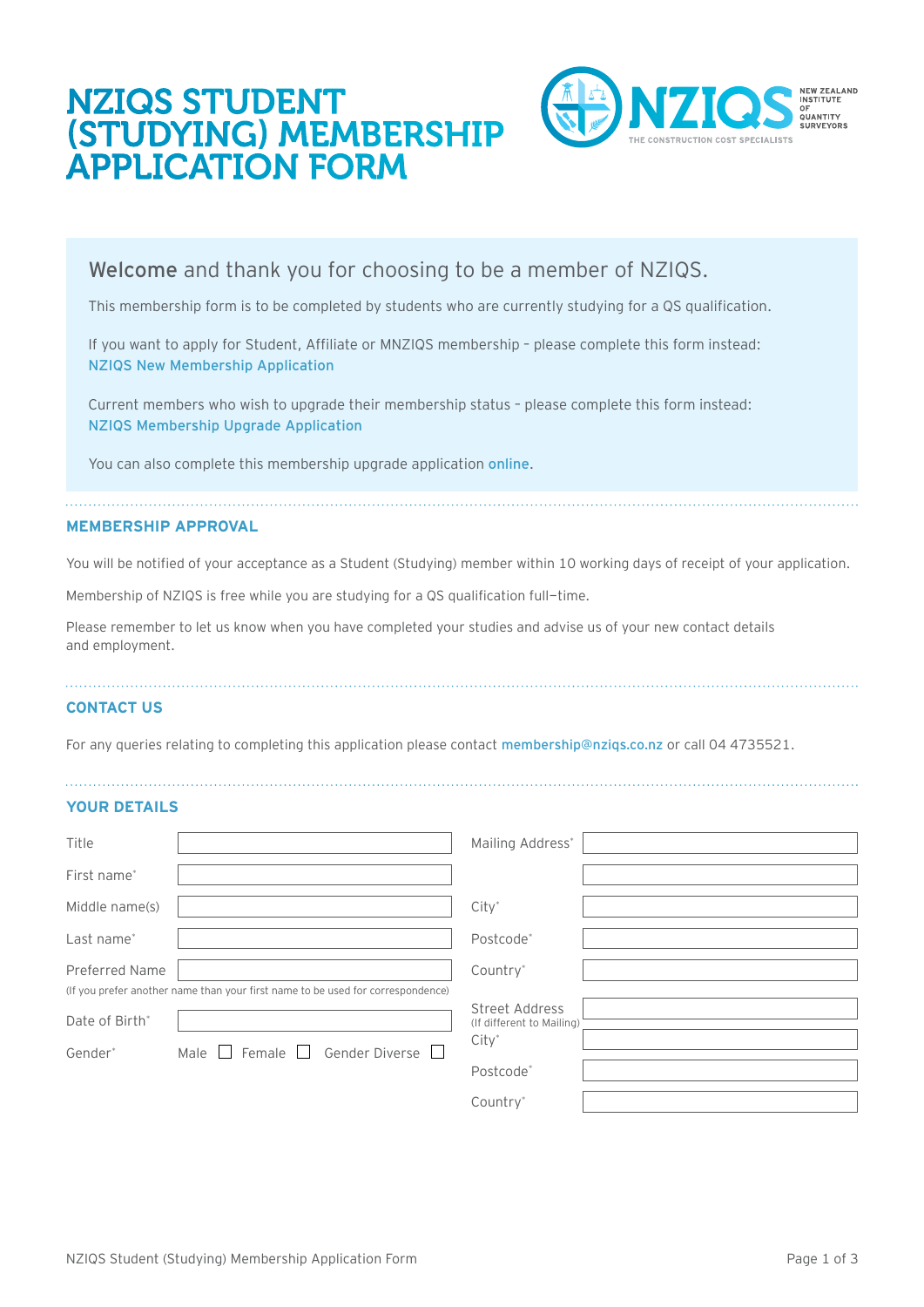| <b>YOUR CONTACT DETAILS</b>                                                                                                                                                                                  |                                      | Mark preferred number for contact                                                                                                                                                 |                          |                                                                                                                                                                                                                                                       |  |  |
|--------------------------------------------------------------------------------------------------------------------------------------------------------------------------------------------------------------|--------------------------------------|-----------------------------------------------------------------------------------------------------------------------------------------------------------------------------------|--------------------------|-------------------------------------------------------------------------------------------------------------------------------------------------------------------------------------------------------------------------------------------------------|--|--|
| Email*<br>Secondary<br>email address                                                                                                                                                                         |                                      |                                                                                                                                                                                   | Home phone               |                                                                                                                                                                                                                                                       |  |  |
|                                                                                                                                                                                                              |                                      |                                                                                                                                                                                   | <b>Business Direct</b>   |                                                                                                                                                                                                                                                       |  |  |
|                                                                                                                                                                                                              |                                      |                                                                                                                                                                                   | <b>Business Phone</b>    |                                                                                                                                                                                                                                                       |  |  |
|                                                                                                                                                                                                              |                                      |                                                                                                                                                                                   | Mobile Phone             |                                                                                                                                                                                                                                                       |  |  |
| <b>PRIOR MEMBERSHIP</b>                                                                                                                                                                                      |                                      |                                                                                                                                                                                   |                          |                                                                                                                                                                                                                                                       |  |  |
| Have you been a member of NZIQS previously? Yes $\Box$ No $\Box$<br>(If Yes to above then answer these questions)                                                                                            |                                      | Date Joined                                                                                                                                                                       |                          |                                                                                                                                                                                                                                                       |  |  |
|                                                                                                                                                                                                              |                                      | Date Left                                                                                                                                                                         |                          |                                                                                                                                                                                                                                                       |  |  |
|                                                                                                                                                                                                              | QS QUALIFICATIONS CURRENTLY STUDYING |                                                                                                                                                                                   |                          |                                                                                                                                                                                                                                                       |  |  |
| 1.                                                                                                                                                                                                           |                                      | Year Started                                                                                                                                                                      | Study Provider attending |                                                                                                                                                                                                                                                       |  |  |
| Full-time equivalent student? Yes $\Box$ No $\Box$                                                                                                                                                           |                                      |                                                                                                                                                                                   |                          |                                                                                                                                                                                                                                                       |  |  |
|                                                                                                                                                                                                              |                                      | DISCLOSURE OF CRIMINAL CONVICTIONS AND CIVIL JUDGMENTS                                                                                                                            |                          | Convictions and findings made against you in civil judgments will be considered on a case by case basis to determine your<br>membership approval. If you do not declare any convictions or judgments as requested you may be held in breach of the    |  |  |
| NZIQS Code of Conduct.                                                                                                                                                                                       |                                      |                                                                                                                                                                                   |                          |                                                                                                                                                                                                                                                       |  |  |
|                                                                                                                                                                                                              |                                      |                                                                                                                                                                                   |                          | Please note that the Criminal Records (Clean Slate) Act 2004 applies to some criminal convictions in New Zealand in certain<br>circumstances. Information about that Act can be found here: https://www.justice.govt.nz/criminal-records/clean-slate/ |  |  |
| 1] Have you ever been convicted, in New Zealand or<br>overseas, of a criminal offense involving embezzlement,<br>theft, fraud or dishonesty of any kind? Yes $\Box$ No $\Box$                                |                                      | 4] Have you ever had a Civil Judgment entered against you,<br>in New Zealand or overseas, involving embezzlement,<br>theft, fraud or dishonesty of any kind? Yes $\Box$ No $\Box$ |                          |                                                                                                                                                                                                                                                       |  |  |
| If Yes, List offences, year of conviction and sentence:                                                                                                                                                      |                                      | If Yes, List year and details of Judgment:                                                                                                                                        |                          |                                                                                                                                                                                                                                                       |  |  |
| 2] Have you ever been convicted, in New Zealand or<br>overseas, of any criminal offense carrying on first<br>conviction a maximum sentence of not less than 12<br>month's imprisonment? Yes $\Box$ No $\Box$ |                                      | 5] Are there pending criminal or civil proceedings against<br>you, in New Zealand or overseas? Yes $\Box$ No $\Box$<br>If Yes, Provide details:                                   |                          |                                                                                                                                                                                                                                                       |  |  |
| If Yes, List offences, year of conviction and sentence:                                                                                                                                                      |                                      |                                                                                                                                                                                   |                          |                                                                                                                                                                                                                                                       |  |  |

3] Have you ever been discharged without conviction, in New Zealand or overseas, for a criminal offense of the kinds described above? Yes  $\Box$  No  $\Box$ 

If Yes, List offences and year of discharge without conviction: